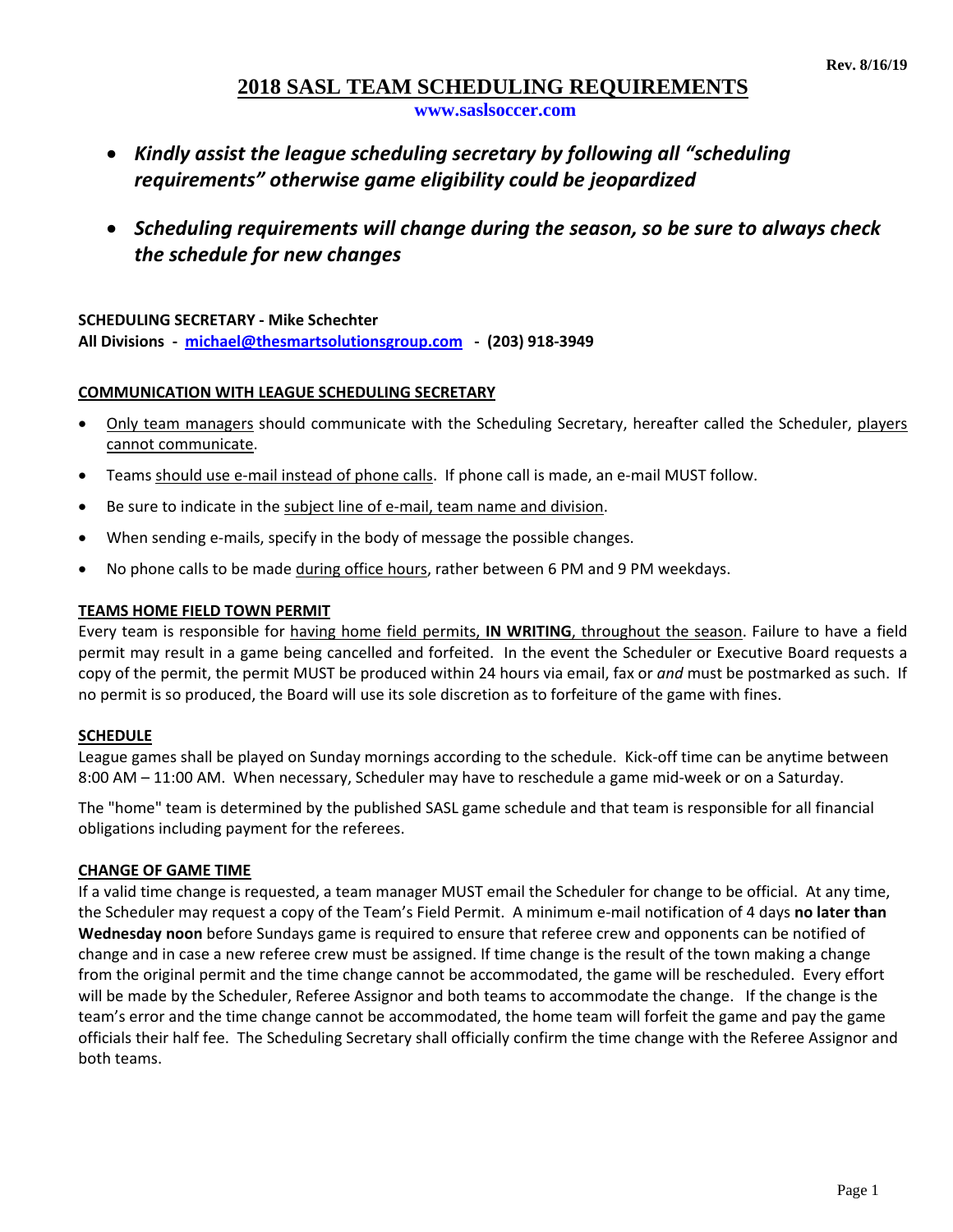# **2018 SASL TEAM SCHEDULING REQUIREMENTS**

**www.saslsoccer.com**

### **CHANGE OF GAME VENUE**

An email to the Scheduler by Wednesday noon of the week prior to the game (10 day‐notice) would be the last date and time for a home team to request a venue change **outside their town**. The Scheduler may request a copy of the Teams Town Field Permit by Friday for the requested venue change. If venue change is the result of the town making a change from the original permit and the change cannot be accommodated, the game will be rescheduled. If venue change is the team's error and the change cannot be accommodated, the home team will forfeit the game and pay the game officials their half fee.

A minimum of 4 day‐notice (Wednesday noon before Sunday's game) is required for notification to the Scheduler of a field change by the home team **within the same town.** If venue change is the team's error and the change cannot be accommodated, the home team will forfeit the game and pay the game officials their half fee.

### **SPECIAL CIRCUMSTANCE GAME CHANGES**

For ALL referee assignment changes that require a second game official's reassignment, the team will have to pay the assignors fee (see Rule K.1, para 2). This fee must be automatically sent by the team to the Treasurer and **received** within one week from the game date. Failure to meet this deadline will result in a late fee (see Rule L.17) assessed to the team. Every effort will be made by the Scheduler to contact the Referee Assignor for the game to be played if the team's request is outside the deadline date.

# **GOOGLE GROUP (MANDATORY THAT ALL TEAMS JOIN)**

### **WEATHER PROTOCOL ‐ Posting a Weather Cancellation**

In the event a game must be postponed due to weather, the home team can avoid paying the referees by posting the cancellation on league **GOOGLE GROUP** for weather **Cancellations** or **Forfeits**: **NOTE ‐**

- For games that start **before 9 a.m.**, the message MUST be posted a **minimum of 1 ½ hours** prior to kick‐off to **guarantee no payment.** THIS IS FOR REFEREES
- For games that start at **9 a.m. or after** the message **must be posted by 8 a.m.** Inside 2 hours should still be posted. THIS IS JUST FOR REFEREES.
- In the above two examples, your opponent should still be phoned. The message should include: teams' names, field location, kick‐off time, your name and team.
- The Scheduler should always be included in all communications, particularly e-mails.
- This is a group designed for SASL players and referees to access information regarding postponements due to weather, possible field location changes etc. Do not post test messages, or extraneous messages not pertaining to weather or forfeits.
- If posted weather cancellation is too late to stop game officials from traveling, home team managers **MUST GO** to the field and pay the officials their half game fee ‐ See Rule K.8 Fee Sheet.
- If game officials travel and managers do not go to the field and pay the officials their half game fee, the team shall **pay the officials their FULL game fee.**

### **How to post a message**

- 1. Create a GOOGLE account at www.google.com, click on "Sign-in" and follow prompts.
- 2. Navigate to http://groups.google.com/group/SASLSCHEDULE or search for "saslschedule"
- 3. Click on **JOIN GROUP TO POST** and follow the instructions. Include your team name or name of referee etc.
- 4. Click on **NEW TOPIC** to post a message.